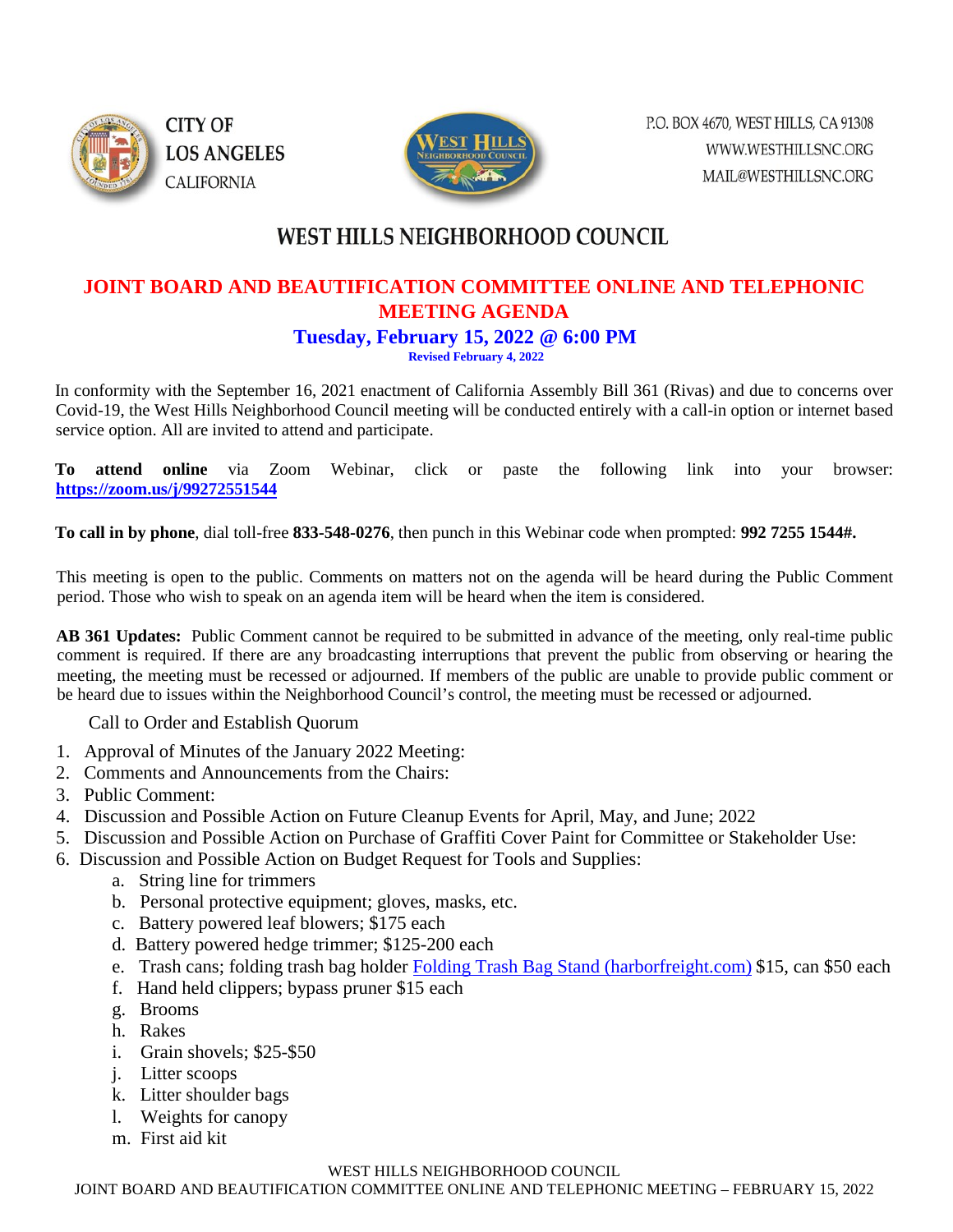- 7. Discussion on Budget Items for Consideration in March:
- 8. Discussion and Possible Action on Possible Upgrades to Lazy J. Ranch Park:
	- a. Additional picnic tables
	- b. Shade for existing picnic tables near playground equipment
	- c. Gates in fence along Valley Circle
- 9. Discussion and Possible Action on Tree Wells and Watering at Lazy J. Ranch Park:
- 10. Discussion and Possible Action on a Letter concerning Gopher Holes at Lazy J. Ranch Park:
- 11. Discussion and Possible Action on Landscaping for Dividers along Valley Circle and Platt:
- 12. Discussion and Possible Action on Creating a Community Garden:
- 13. Discussion and Possible Action on Right-of-Way (ROW) Letters:
- 14. Strike team Reports:
- 15. Planning and Suggestions for Committee Direction and Activity in 2022:

Adjournment

#### *The next meeting of this committee will be held on Tuesday, March 15, 2022 at 6:00 PM.*

**Public input at Neighborhood Council meetings:** When prompted by the presiding officer, members of the public may address the committee on any agenda item before the committee takes an action on the item by punching in \*9 (if calling in by phone) or by clicking on the "raise hand" button (if participating online through Zoom) and waiting to be recognized. Comments from the public on agenda items will be heard only when the respective item is being considered. Comments from the public on matters not appearing on the agenda that are within the committee's jurisdiction will be heard during the General Public Comment period. Please note that under the Ralph M. Brown Act, the committee is prevented from acting on a matter that you bring to its attention during the General Public Comment period; however, the issue raised by a member of the public may become the subject of a future committee meeting. Public comment is limited to 2 minutes per speaker, unless adjusted by the presiding officer of said committee.

**Notice to Paid Representatives -** If you are compensated to monitor, attend, or speak at this meeting, city law may require you to register as a lobbyist and report your activity. See Los Angeles Municipal Code §§ 48.01 et seq. More information is available at [ethics@lacity.org/lobbyingF](mailto:ethics@lacity.org/lobbying)or assistance, please contact the Ethics Commission at {213) 978-1960 or ethics.commission@lacity.org

**Public Posting of Agendas:** WHNC agendas are posted for public review at Shadow Ranch Park, 22633 Vanowen St., West Hills, CA 91307 or at our website, [www.westhillsnc.org.](http://www.westhillsnc.org/) You can also receive our agendas via email by subscribing to the City of Los Angeles Early Notification System at [www.lacity.org/government/Subscriptions/NeighborhoodCouncils/index.](http://www.lacity.org/government/Subscriptions/NeighborhoodCouncils/index)

**The Americans With Disabilities Act:** As a covered entity under Title II of the Americans with Disabilities Act, the City of Los Angeles does not discriminate on the basis of disability and, upon request, will provide reasonable accommodation to ensure equal access to its programs, services and activities. Sign language interpreters, assistive listening devices and other auxiliary aids and/or services may be provided upon request.To ensure availability of services, please make your request at least three business days (72 hours) prior to the meeting you wish to attend by contacting via email [NCSupport@lacity.org](mailto:NCSupport@lacity.org) or calling (213) 978-1551.If you are hearing impaired please call 711.

**Public Access of Records:** In compliance with Government Code Section 54957.5, non-exempt writings that are distributed to a majority or all of the board in advance of a meeting may be viewed at the meeting where such writing was considered or by contacting the WHNC's executive director via email at Michelle.Ritchie@westhillsnc.org Requests can be made for a copy of a record related to an item on the agenda.

**Reconsideration and Grievance Process:** For information on the WHNC's process for board action reconsideration, stakeholder grievance policy or any other procedural matters related to this Council, please consult the WHNC Bylaws. The Bylaws are available at our website, [www.WestHillsNC.org.](http://www.westhillsnc.org/)

**Servicios De Traduccion**: Si requiereservicios de traducción, favor de avisar al ConcejoVecinal 3 días de trabajo (72 horas) antes delevento. Por favor contact[eMichelle.Ritchie@westhillsnc.org](mailto:Michelle.Ritchie@westhillsnc.org)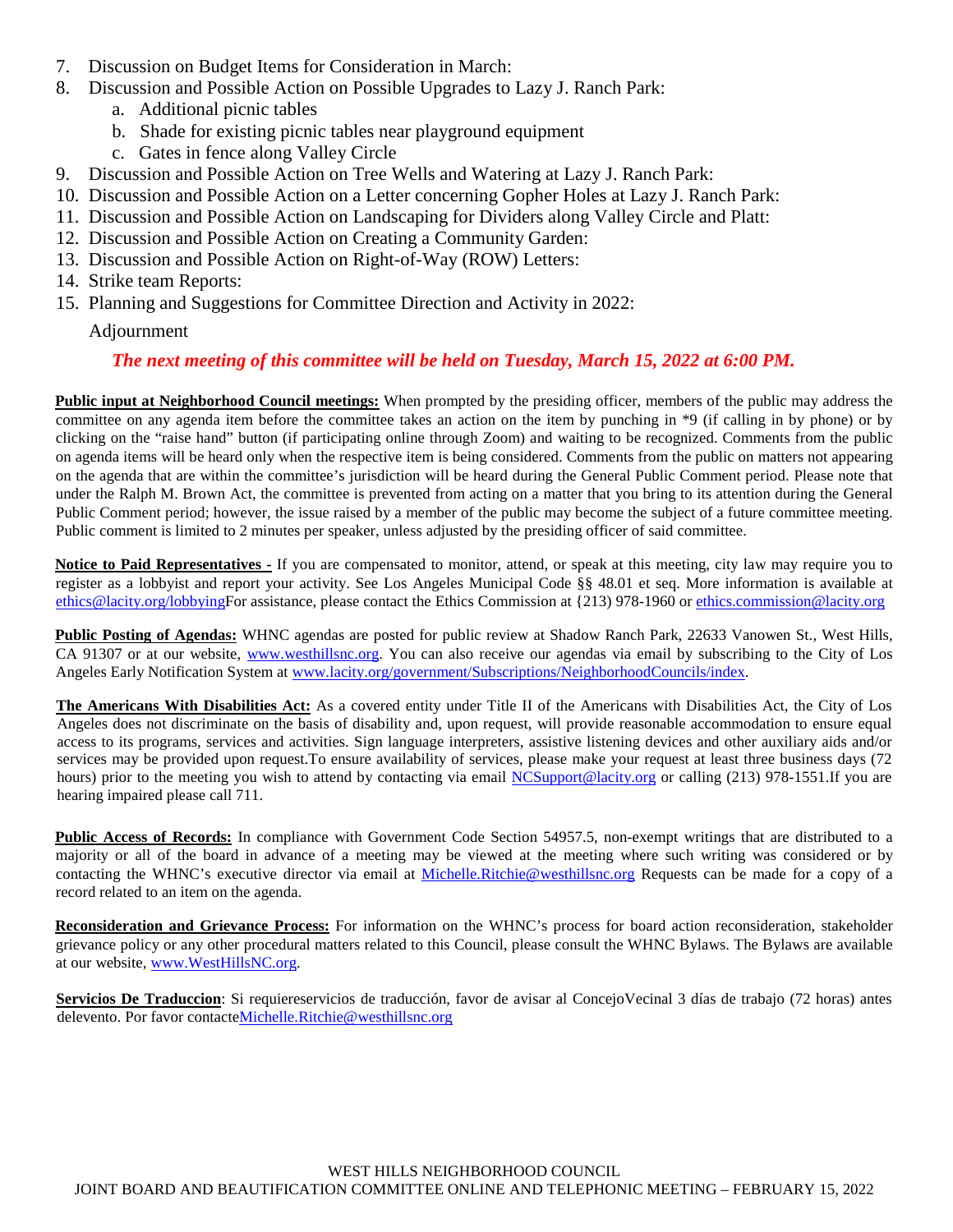



## WEST HILLS NEIGHBORHOOD COUNCIL

### JOINT BEAUTIFICATION COMMITTEE/BOARD ONLINE AND TELEPHONIC DRAFT MEETING MINUTES Tuesday, January 18, 2022 @ 6:00 PM

Revised February 1, 2022

The Committee shall take official action by a simple majority of yes and no votes cast by the committee members present at a duly noticed regular or special Beautification Committee meeting, not to include abstentions. There shall be no proxy voting.

Committee Co-Chair Brad Vanderhoof called the meeting to order at 6:02 PM. The meeting was recorded. Those in attendance: Faye Barta, Dan Brin, Glenn Jennings, Heidi Manning, Steve Randall, Anthony Scearce, Myrl Schreibman, and Brad Vanderhoof. Absent were Tariq El Atrache and Joan Trent.

Board members Saif Mogri and Rosi Mariconda were also present.

No members of the public were present. A quorum was established.

Numbers refer to agenda items:

- 1. The December 21, 2021 minutes were approved as written.
- 2. Comments from the Chairs: None.
- 3. Public Comment: None.

4. Discussion and Possible Action on Future Cleanup Events for March, April, May and June, 2022:

A brief discussion was held regarding whether or not the committee's emphasis on cleanups should and/or could be broadened to include getting the community involved and organizing volunteers, including VCC, to assist with and in cleanups every month, instead of only our committee members doing all or most of the cleaning. Consensus of the committee was to continue to plan monthly cleanups while further considering broadening the scope of cleanups to include getting the community more involved. A report of twelve or so locations in West Hills in need of a cleanup was given by Glenn, emphasizing the worst were Platt south of Ingomar and nearby Taxco Park, Medical Center Drive, Platt between March and Pomelo, Roscoe between Fallbrook and Sale. Brad also mentioned the area behind Capistrano Elementary School. Faye moved to choose Platt south of Ingomar for the March 26, 2022, cleanup; Dan seconded. The motion passed with seven (7) yes and one (1) no. Glenn moved to choose Capistrano School for the April 23, 2022, cleanup. Dan seconded. The motion passed with 7 yes and one no.

The determination of the dates and places for the May and June cleanups was tabled to the February, 2022, meeting.

5. LA City Park Maintenance Updates, Including Reports from members regarding conditions of our local parks: Item tabled.

6. Discussion and Possible Action on Possible Upgrades to Lazy J Ranch Park:

Members suggested more tables and more trees, perhaps using CD 12 funds, putting a community center at the north end of the park and problems with people jumping over the fence along Valley Circle. Since a fence would be a maintenance issue, Glenn and Faye agreed to speak with Edgar Fuentes, parks supervisor, concerning a gate entrance on Valley Circle. Item tabled to February.

7. Discussion and Possible Action on Landscaping for Dividers along Valley Circle and Platt: Brad has not yet heard from Colin Crews. Item tabled.

- 8. Discussion and Action on Creating a Community Garden:
- Item tabled to February.
- 9. Discussion and Possible Action on Right-of-Way (ROW) Letters: none
- 10. Strike Team Reports:

Dan reports he is still taking down signs. Dan advised a big issue is now flyers taped to poles.

11. Discussion and Possible Action on other Beautification Projects and Prior Suggested Projects: